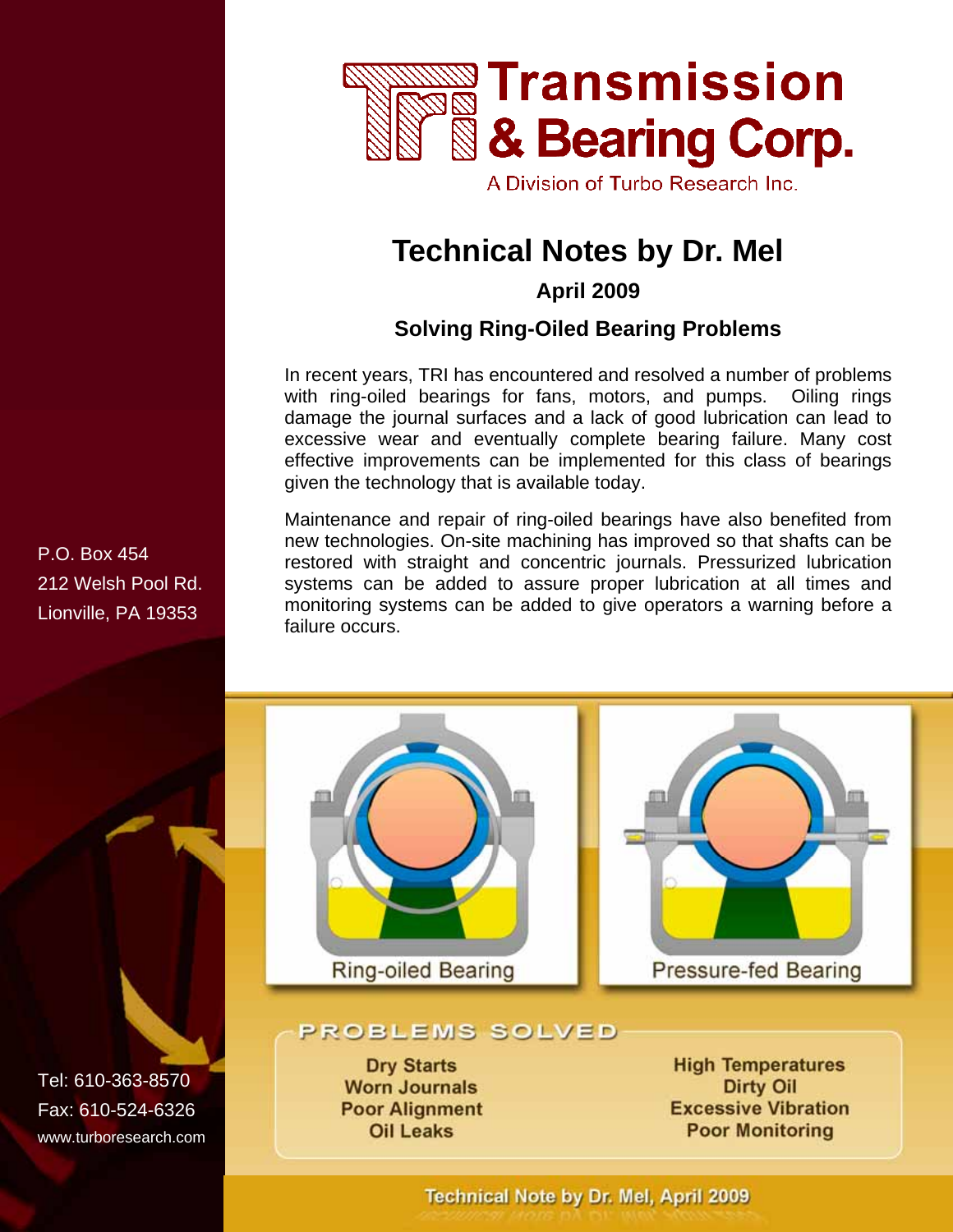### **Dry Start**

A typical problem with bearings that are only ring oiled is that they start dry. Oil is not properly distributed until the shaft rotates for some time. A lack of lubrication at startup leads to Babbitt wipes.

To counter this known problem, many procedures call for manual lubrication before startup. The inspection port is opened and a small amount of oil is poured onto the journal surface. This procedure helps but opening the inspection port can also lead to particulate matter entering the bearing, causing damage to the Babbitt.

**Solution:** Add a small external oil conditioning system comprising a reservoir, pump, filter and an oil to air heat exchanger. This system greatly reduces that chance for contamination and continually filters the oil while maintaining the proper supply temperature.

#### **Journal Surface Grooves**

During operation, oil rings rub against the top of the journal. Although the rings are usually made from a soft copper alloy, wear of both the journal and ring occurs. Wear causes a groove in the journal. The groove provides a leak-off path for the high pressure oil film causing the film thickness to decrease. The steel and copper alloy wear particles can be embedded in the bearing Babbitt.

The oil film in a heavily loaded bearing can be as little as 0.0015 inches thick. A groove that is 0.001 inches deep and 0.5 inches wide can provide an effective leak-off path for the high pressured oil, particularly when the shaft is starting or stopping. A reduced oil film thickness will increase the bearing temperature and can lead to contact between the journal and the bearing while rotating. Such contact between these two surfaces damages the bearings.

Wear grooves can usually be seen by eye but often are not deep enough to be measured with a flat end micrometer. Many times this condition

Align-A-Pad Journal Bearings Heavy duty bearings for excellent vibration control

can be considered OK when in fact it is not.

**Partial Solution:** A quick fix for journal wear can be achieved by machining and honing the journal to make it round and concentric with a minimal taper. The bearing is re-Babbitted and machined to match the undersized journal.

**Complete Solution:** If no changes are made to the rings or lubrication system, the problem will reoccur. A more complete solution eliminates the ring which causes the wear. A pressure-fed lubrication system with AC main oil pumps and a DC emergency pump is added to assure continuous lubrication, temperature control, and constant filtering of the oil.

#### **Poor Alignment**

In many cases, bearings sit in a cylindrical seated bearing housing with no method of aligning the bearing to the journal.

**Solution:** In most cases, it is possible to design and manufacture a replacement two-part bearing with a spherical fit between them. The outer bearing ring, with an insulated OD if necessary, and with a spherical bore at the ID, is installed in the existing cylindrical fit of the end bell or pedestal, and the inner Babbitted bearing with mating spherical OD is installed. Then align the bearing so that there is no tilt and no twist between the journal and bearing. DO NOT scrape the bearing to increase contact area to the journal. Close the end bells so that there is a very slight pinch on the outer bearing rings, limiting vibration.

#### **Oil Leaks**

Oil leaks are one of the biggest problems for ring-oiled bearings. These bearings function by rotating rings pulling oil to the top of the journal. There is some splashing of oil so oil transfers to the inside of the housing. In addition, thrust faces on the shaft act like slinger rings throwing oil to the inside surface of the bearing housing. Oil then drips onto the shaft at the ends of the housing and migrates to the oil deflectors.

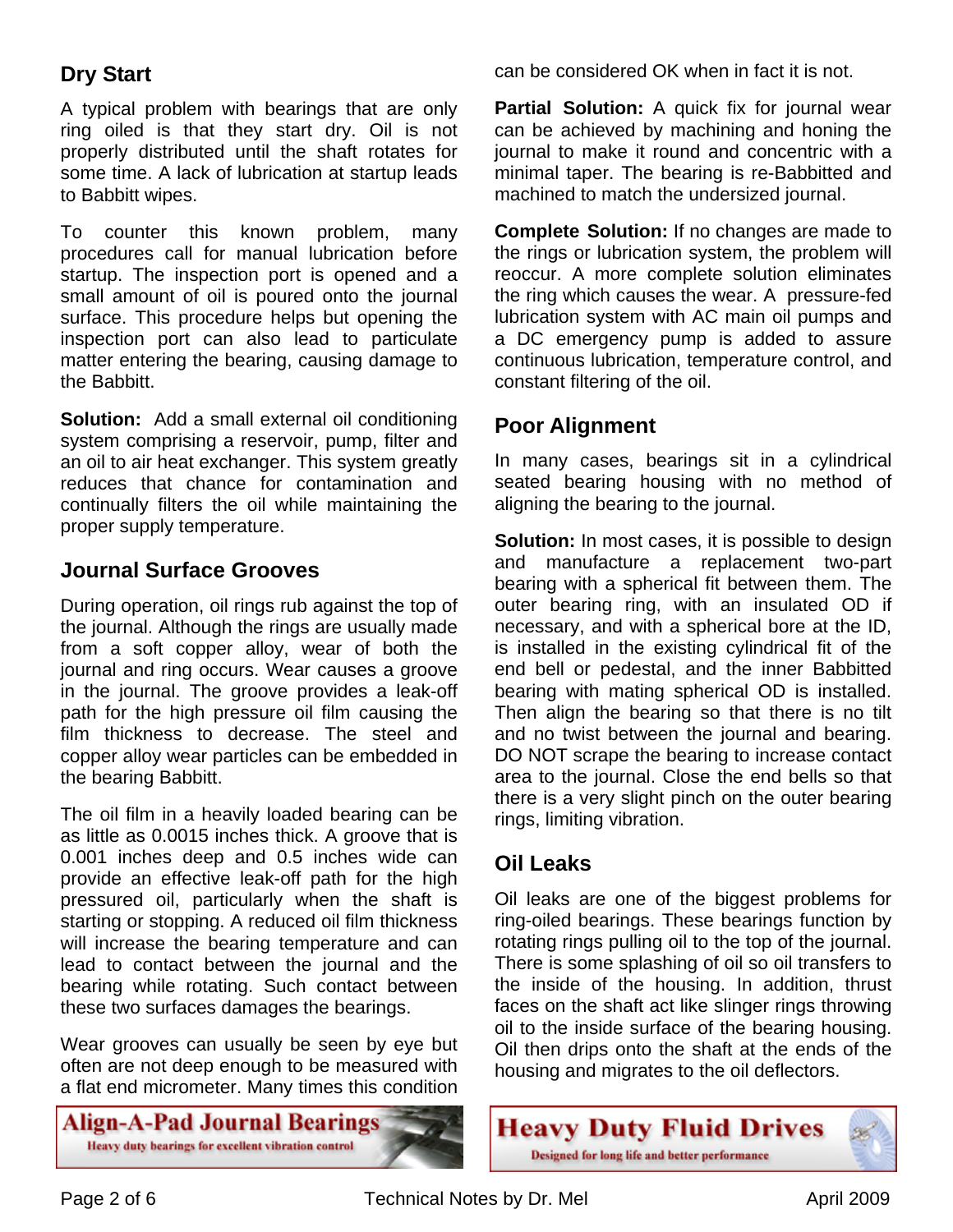Bearings with cylindrical fits are particularly difficult to seal at the shaft. The labyrinth seals attached to the bearing housing can not be properly aligned to the shaft because the bearing can not be properly aligned to the shaft. It is rare to find a bearing with a cylindrical fit that has proper seal to shaft clearances.

**Solution:** Self-aligning bearings with a spherical fit are the best solution. The seals are attached to the bearing and will be aligned to the shaft and have proper clearances when the bearing is aligned. Having good oil drain capabilities within the sealed bearing housing is very important. For the best solution, a pressure fed oil supply keeps the oil flow path within the inner bearing housing. In this case, oil cannot readily escape the inner housing. This prevents oil dripping to the shaft and migrating out to the outer oil deflectors.

#### **Excessive Bearing Metal Temperatures**

Every Babbitted bearing depends on a properly formed oil wedge to develop. The oil wedge lifts the journal off the Babbitt bearing bore. When a bearing is scraped or wiped, the diameter of the Babbitt bore takes the same diameter as the journal. This leads to a very thin oil film, hence, to high temperature. Proper maintenance procedures for turbine or generator bearings prohibit scraping of bearings, and scraping should not be permitted for motor, fan or pump bearings either.

Other sources of excessive temperature should be examined:

Heat generated in the film increases as the film thickness decreases. Excessive temperatures can be caused by misalignment. A bearing that is misaligned has high localized film pressures and localized thin films.

Bearings that start dry can easily develop a wear pattern in the lower half of the bearing. The bearing bore takes on the shape of the journal similar to the geometry of a scraped bearing with a similar result of running hot.



A non-uniform wear pattern in the bearing due to grooves worn in the journal can lead to very thin oil films. The temperature will elevate whenever reduced film thicknesses occur.

Excessive particulate matter that has embedded into the Babbitt will cause the Babbitt to extrude and conform to the journal diameter. This will inhibit the proper formation of an oil wedge again causing thin films and high temperatures.

Dovetails grooves in the bearing backing can lead to ridges in the surface of the Babbitt when the bearing heats up. The coefficient of expansion for Babbitt is about twice that of steel or iron. The Babbitt is much thicker in the area of the dovetail groove. When the bearing heats in normal operating conditions, the thicker Babbitt in the dovetail groove will rise into a localized ridge. When this happens, the journal contacts the tops of the ridges and wipes the Babbitt. Significant wiping heats the Babbitt

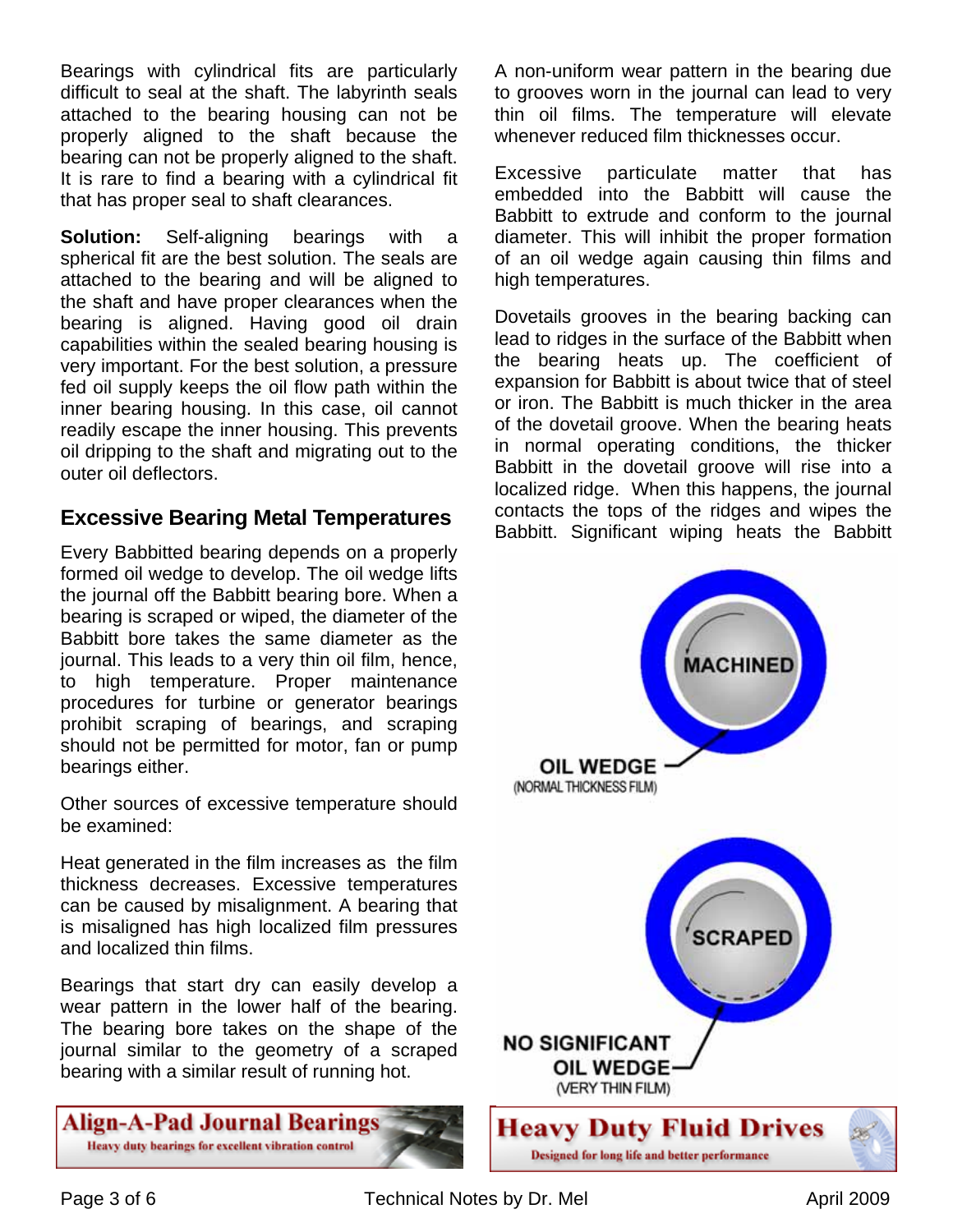more, softening it so that it reforms and takes the journal diameter. Again, this causes thin oil films and elevated temperatures.

Excessive loading will aggravate any of the problems described above.

## **A proper "wedge film"**

The bore in a Babbitt bearing must be slightly larger than the journal to develop a properly shaped wedge film. This is critical to the successful operation of any bearing. The wedge film under the journal lifts the journal off the Babbitt.

Bearings with a cylindrical fit to the housing can not be properly aligned to a shaft. A bearing that is not properly aligned will not form a properly shaped wedge film.

**Solution:** The best solution is to replace the cylindrical fit bearing with a spherical fit bearing or to have the bearing modified with a spherical fit adapter ring. When a misaligned cylindrical fit bearing must be used until a new spherical bearing can be obtained, scraping may be necessary. For best results when scraping such a bearing, a minimal amount should be removed from the lower half of the bearing. The axial contact pattern of a scraped bearing should be no more that 1/2 inch wide for bearing bore diameters under 7 inches and up to 1 inch for bearing bore diameters up to 12 inches. It should be noted that scraping is not the preferred solution. Scraping should maintain the original diameter of the bearing. The goal is to achieve the minimal amount of support required for starting and stopping the journal.



**DO NOT** scrape to achieve a large contact area

### **Ring-oil bearings with pressure-fed lubrication**

Not all ring-oiled bearings start dry. Some





# **Proper Alignment**

bearings have been equipped with pressure-fed lubrications systems. Although the addition of pressurized lubrication is an improvement, they are not without problems. Grooves worn into

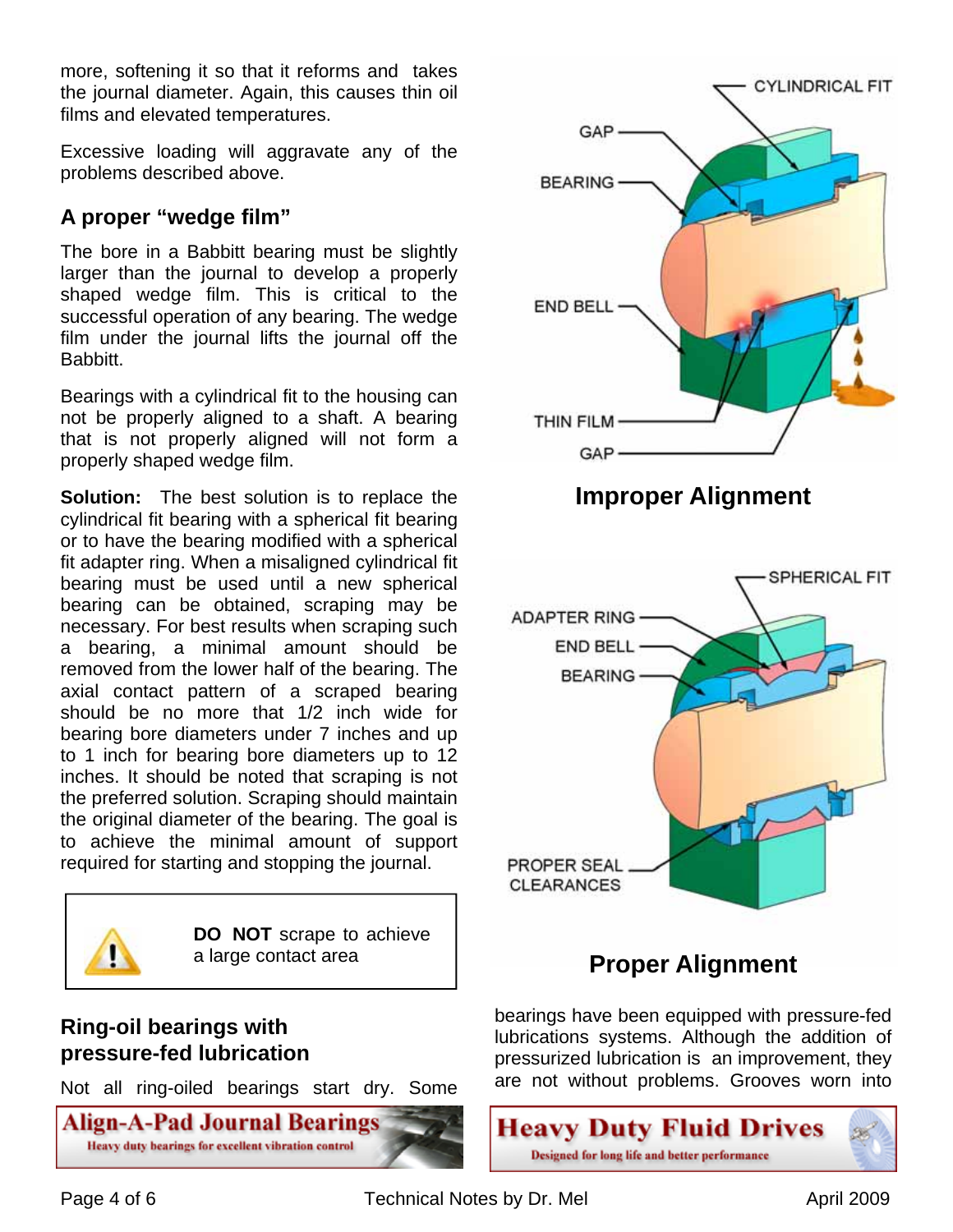the journal by slinger rings are still a problem.

**Solution:** If the lubrication system consists of one or two AC powered pumps and either a DC powered emergency oil pump or a shaft driven positive displacement pump, then the lubrication system should supply adequate oil during all phases of operations including the startup and run down. The oiling ring should be removed, if at all possible. The leak-off paths created by the grooves can be removed by machining and honing the journal. Today's onsite machining technology make this process an affordable solution.

The journal will be slightly undersized after the wear grooves are removed. The bearing should be re-Babbitted with a machined bored. If the bearing does not already have a spherical seat for alignment, then a modification using a spherical adapter ring should be implemented.

Without the oil ring, the bearing can be modified with fully enclosed oil feed grooves at the horizontal joint and shaft seals. This will control the oil flow so that it is directed to the drain and away from the oil deflectors where the shaft penetrates the housing. In most cases, oil flow through the bearing can be increased without shaft seal leakage. An increased pressure-fed oil flow usually will reduce the maximum bearing metal temperature.



#### **Excess Vibration**

A bearing bore that conforms to the journal has little chance of controlling temperature or vibration.

Many of the solutions discussed earlier will go a long way toward solving most of the temperature and vibration problems. In addition, modifying the bearing with an elliptical bore will help to produce an effective secondary wedge film above the journal. This modification will help to restrain the vibratory motion of the journal.

#### **Thrust Bearing Failure**

Some ring-oiled bearings have thrust bearings that can resist a limited axial load. They are designed to be used for fans, pumps and similar equipment with double flow in a back-to back arrangement so there is no significant constant axial load. If one end of the equipment settles so that the assembly goes downhill axially, the rotor will be restrained by one thrust bearing face. If the axial load is large enough, it can lead to a failure of the thrust bearing. Then the oil flow out that bearing end will be restricted by the wiped Babbitt. Eventually, half of the journal bearing melts away and the bearing fails.

**Solutions:** A thermocouple in the bearing metal is the best detector of such an impending failure or of an actual failure in process.

There is a lot of rotating equipment in service that is unmonitored. Prior to 1980, much of the instrumentation for equipment monitoring was unreliable. Older equipment can be enhanced with today's instrumentation systems. Cost and reliability of instrumentation systems has improved to the point that no significant piece of rotating equipment should operate without a monitoring system. The cost of downtime is now so high that such instrumentation is easy to justify.



Page 5 of 6 Technical Notes by Dr. Mel **April 2009**